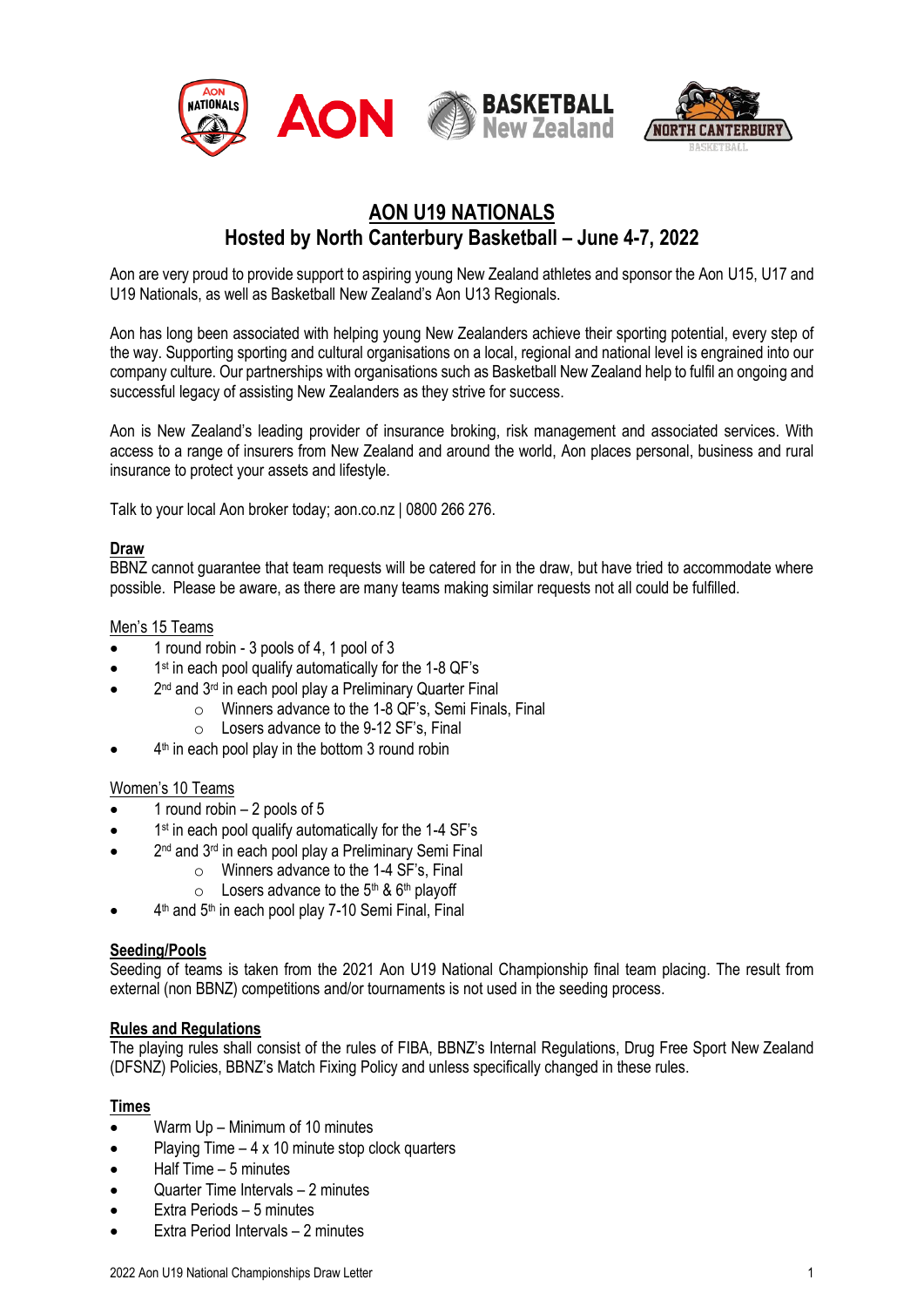



## **Opening Ceremony**

There will be no opening ceremony for this tournament.

## **Technical Meeting**

The technical meeting is compulsory, we ask that the coach and manager of each team to attend. The meeting will be held on Thursday, 2 June 7pm via Zoom. The meeting will be recorded and therefore available to listen to post meeting. The zoom link will be emailed to team contacts.

#### **Awards Ceremony**

The awards ceremony will be held shortly after the conclusion of the last game of the tournament. If you are aware that you will be presented an award please be close to the court as possible.

## **Awards**

- National Championship Winner: championship trophy, medals<br>• National Championship Runner up runner up trophy, medals
- National Championship Runner up
- National Championship Third Place medals
- **Tournament Team medals**
- Finals officials, third place officials medals
- MVP trophy, medal

## **Tournament Officials**

- **Tournament Director**  Matt Cunninghame 027 627 4800
- **Floor Controller**  Hamish Dale 022 410 7946, Kelvin Fisher 021 324 044
- **Technical Commissioner** John Bartlett 027 703 2705
- **BBNZ Events Coordinator** Jordi Walker 027 607 5379
- **BBNZ Tournaments Lead** Rosie Kirkpatrick– 027 294 2272
- **BBNZ Officials Lead** Melony O'Connor 027 469 9168

## **Team Roster**

Please ensure that all your players are registered with the BBNZ office and are eligible to compete in the tournament. Once the Technical meeting has concluded no changes may be made to team rosters, only those players listed on the score sheet for the first game may participate in the remainder of that Tournament as players. [BBNZ Internal Regulations F1.5].

Please note that by providing your roster to BBNZ, the Association has undertaken player eligibility checks to ensure each player listed in your roster is eligible to participate for your Association. The Association is responsible for the eligibility of its players at all times and will bear the consequences of any infractions of the Regulations governing Eligibility and Age of Players.

#### **Score Bench Duty**

Your team will be rostered to complete scorebench duty. Please provide four competent score bench personnel for your duty. Every effort will be made to assist teams when able. As Host we will cover the opening and closing games each day plus the, semi-finals and finals.

In addition to this, the tournament will be using the GLORY LEAGUE Scoring app to score games. If your team is not familiar with the app please have a look at the following resources.

Remember to upskill team management and parents on the latest scorebench rules. We suggest a minimum of 4 bench personnel when covering a scorebench duty. Adult supervision of players on a scorebench is required.

Scorebench Guide<https://nz.basketball/wp-content/uploads/2019/11/BBNZ-Scorebench-Guide-as-at-2020.pdf> Glory League – scoring a game? <https://nz.basketball/wp-content/uploads/2020/10/GL-Scoring-Poster.pdf>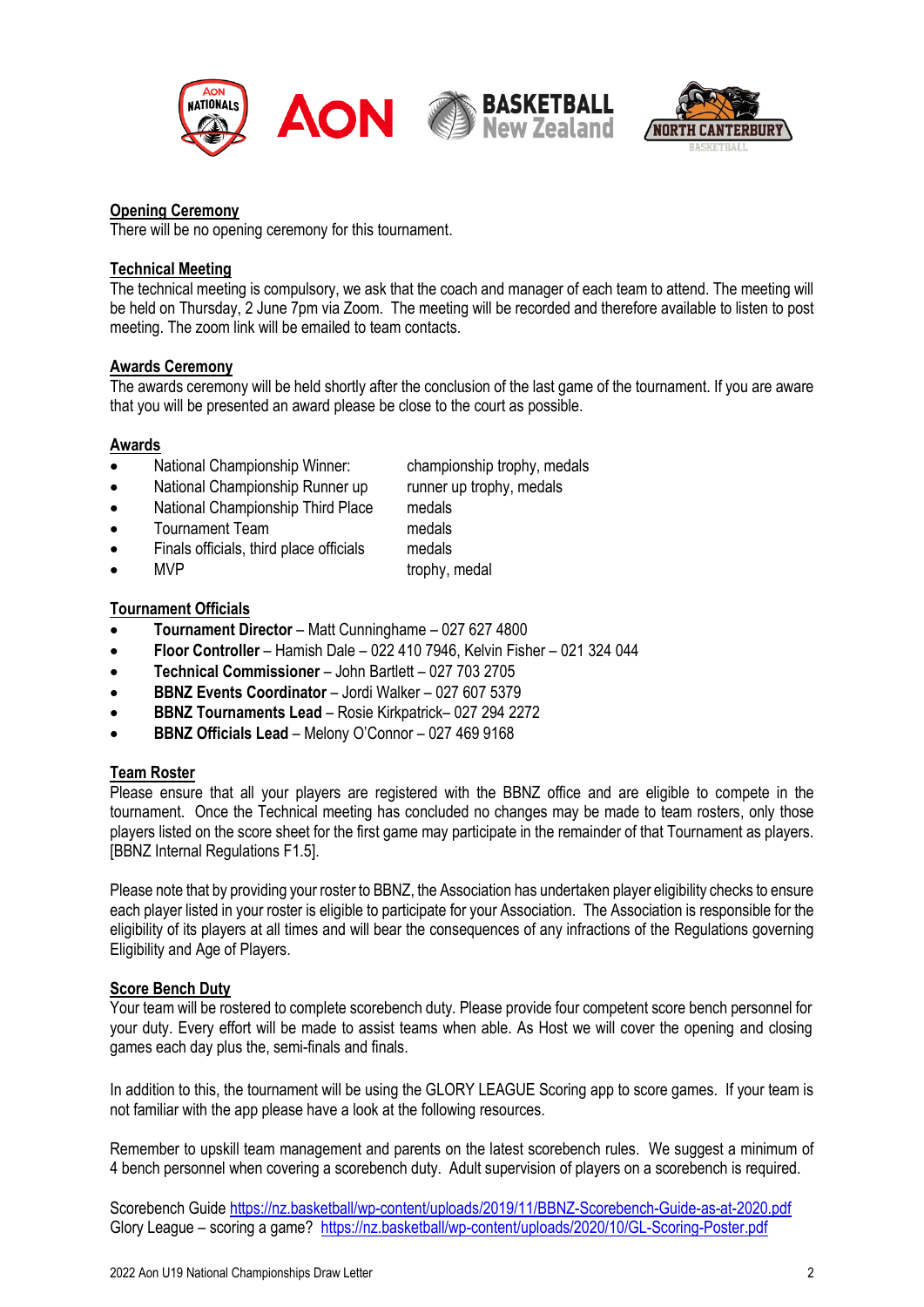



## **Uniforms**

- Each team must bring two alternate uniforms to the tournament. Teams shall use numbers 0 and 00 and from 1 to 99.
- In the event of a uniform clash Team A is to wear their light-coloured uniforms and Team B is to wear their dark-coloured uniforms, unless both teams come to a mutual agreement.

## **Important Details**

- Forfeit of Game \$500 fine.
- Mouthguards are compulsory for all players, The No Mouthguard, No Play Policy is to be firmly enforced. North Canterbury Basketball Association will have a stock of mouthguards to purchase
- Mouthguard Policy below,
- <https://nz.basketball/wp-content/uploads/2021/01/2016-BBNZ-Mouthguard-Policy-as-at-4-May-2016.pdf>
- Team Benches Sitting at the scorebench; Team A **MUST** sit to the left and Team B **MUST** sit to the right. Please ensure all games start correctly with this procedure. Only the rostered players and team management are allowed to sit on the team bench. All supporters must sit in the stands.
- Scorebench If there is a problem with the scorebench, only the coach may approach on a dead ball and then ask the referee to check the enquiry. Other management may approach the bench during the quarter times and at half time break. They **MUST NOT** approach the bench any other time to check the score sheet or query the scorebench.

#### **Behaviour at National Championships**

We have on occasion seen a range of poor behavior demonstrated by spectators, coaches and players over the past few years. Disappointingly this has occurred largely at the lower age level tournaments. Consequently, in 2017 BBNZ introduced stricter enforcement of their regulations.

Please ensure that all team management, players and attending spectators are advised and provided the BBNZ Code of Conduct and Harassment. Refer to BBNZ Regulations Book 4 Players & Officials Regulation Page 19-21 <https://nz.basketball/wp-content/uploads/2019/06/BBNZ-Regs-Bk-6-Judicial-as-at-26-Sep-18.pdf>

#### **On-line Draw and Results**

The results can be viewed on the BBNZ website using the following link:**TBC**

## **FIBA Livestats**

1-4 Semi-Finals and Grand Finals will have live stats available. Use the following link to access these games: **TBC**

## **Live Streaming**

Selected games on days 3 and 4 will be live streamed on Māori TV. The link to the livestream can be found here <https://nz.basketball/tv/>

#### **Volunteers**

North Canterbury Basketball's volunteers will be identified with BBNZ volunteer shirts.

#### **Venue**

Mainpower Stadium, 289 Coldstream Road, Rangiora - 0800 965 468

Tournament office beside court 1 entrance doors – Will be used by BBNZ administration staff & North Canterbury Basketball staff and committee.

## **Door Charge**

No door charge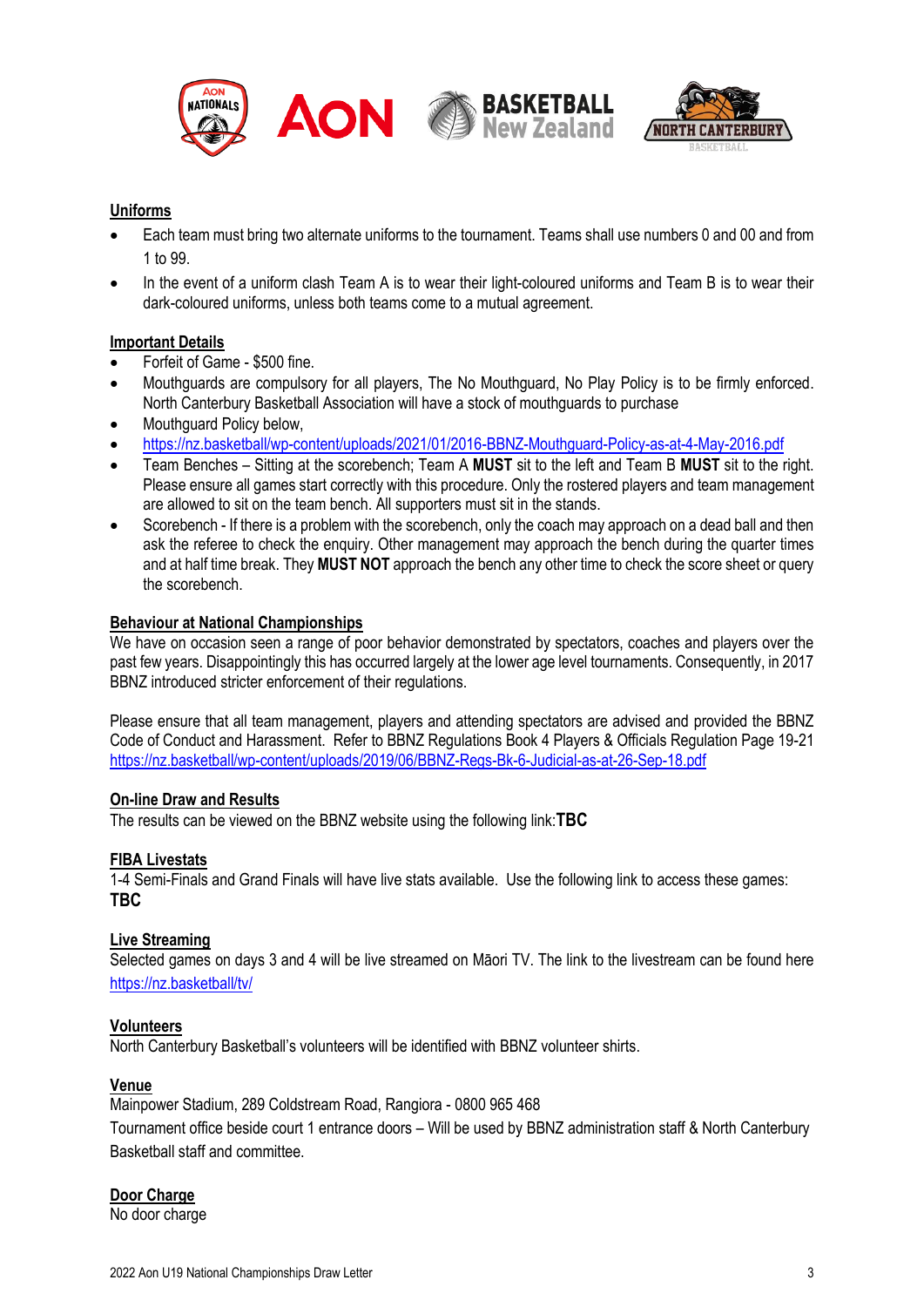

# **INTERBURY**

## **Parking**

Free parking is available at Mainpower Stadium – An area will be set aside for team vans **Traffic**

Allow plenty of time to get to your games

## **Canteen**

There will be a canteen available in the Mainpower foyer, open normal business hours. A food truck will also be onsite in the outside courtyard

## **Changing Rooms**

Changing rooms are available at Mainpower stadium

## **Toilets and Showers**

Toilets and showers are located in and around the changing rooms

## **Video Taping**

Please stay clear of spectator seating, access ways and off courts when setting up for any videotaping.

## **Evacuation**

Assembly points are noted on signage by the emergency exit points. Evacuation points will vary depending on where you are in the arena.

## **Food and Drink**

- No food or hot drinks, high heeled shoes are allowed on the courts.
- Only water and sports drinks are permitted onto the court.

## **First Aid**

- North Canterbury Basketball staff is the first point of contact for first aid. The BBNZ staff are first aid certified and may be used if required.
- Injury reporting North Canterbury Basketball Association to document all injuries and teams to complete the appropriate injury report form. Injury reports will be available at the venue control desk
- A blood kit is available at each scorebench.
- A basic first aid kit is available from the venue control desk
- Ice can be found at the venue control desk

#### **Physio**

Physiotherapy Consultation / Treatments

Experienced Physiotherapists will be available onsite at Mainpower Stadium to assess, treat and provide management advice for your injuries.

No charge for ACC covered injuries

Extra charges may apply for tapes and materials: \$5-\$10 depending on the materials

Active Health Physiotherapy <https://activehealth.co.nz/rangiora/>